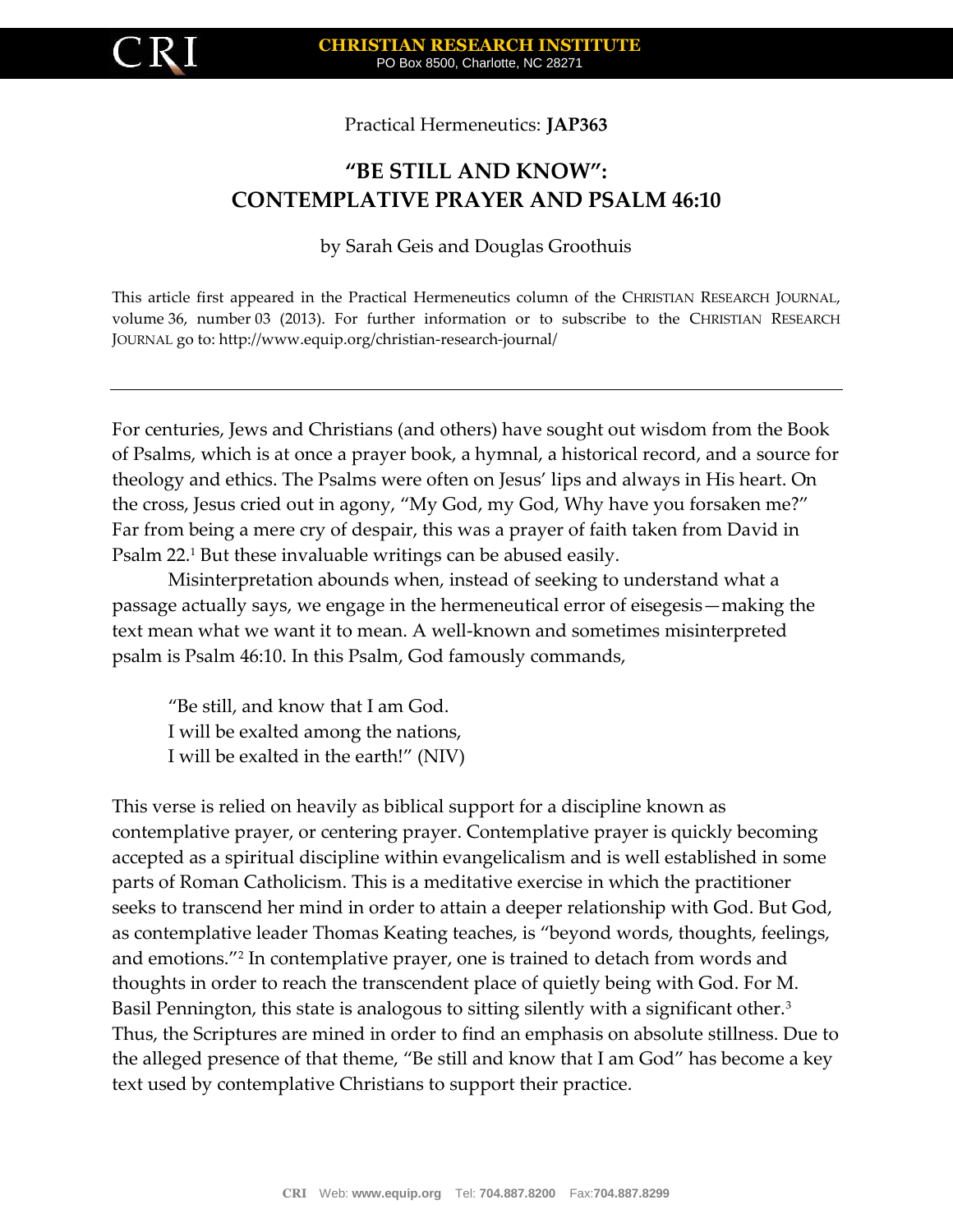There are many philosophical and biblical problems with contemplative prayer itself, but we will not discuss them here. Rather, we hope to show that when interpreted correctly, Psalm 46:10 fails to offer significant support for contemplative Christianity.

**An Examination of the Passage.** The Hebrew word commonly translated "be still" is the verb *raphah*. It often means "relax," "let drop" (Westerners would understand this as the command, "drop it"), "abandon," "refrain," "forsake," "let go," "stop," or "be quiet." In addition to Psalm 46, raphah is used other times in the book. Psalm 37:8 issues the command, "Refrain [raphah] from anger and turn from wrath; do not fret—it leads only to evil." The psalmist in 138:8 petitions God not to "abandon [raphah] the works of your hands." Outside the Psalms, the word was used by Samuel. In the midst of King Saul's excuses for disobeying God in and after Israel's conquest of the Amalekites, Samuel interrupts him, saying, "Stop [Raphah]! Let me tell you what the Lord said to me last night" (1 Sam. 15:16). Then Samuel sharply rebukes Saul for his disobedience and declares that God has rejected him as king of Israel.

These usages of raphah are either commands to cease current activity in order to change behavior or listen, or, in the case of Psalm 138:8, it is put negatively, as a plea that God *not* cease caring for His creatures. In our present passage, raphah is most often translated "be still," but the New American Standard Bible translates it as "cease striving." *The Jewish Study Bible* translates the word in Psalm 46:10 as "Desist!"4 The latter sounds more like Samuel's cry for Saul to "Stop!" than any kind of encouragement to enter into an altered state of consciousness. Furthermore, "Be still" is not the end of the imperative. What follows is of equal importance: "...and know that I am God. I will be exalted among the nations, I will be exalted in the earth!" The subject is not left to focus on stillness, but upon the knowledge of God as judge and ruler of the nations. Following the pattern of 1 Samuel 15:16, stillness here is intended to interrupt and correct wrong behavior by ruminating on God's specific propositional revelation. If, like contemplative Christians claim, raphah is in this case intended to command a sort of transcendent meditative state, then it would be a most unusual and unprecedented use of the word. Such a bold hermeneutical claim needs contextual support, which has not been forthcoming. A brief analysis of the rest of the chapter should yield more insight.

**A Look at the Literary Context.** Psalm 46 was a song written by "the Sons of Korah," who composed many psalms. Martin Luther was inspired by its truths to write his famous hymn, "A Mighty Fortress Is Our God" in the thick of the theological controversy of the Reformation. Although it does not mention "Zion" specifically, it has affinities with several "Zion Psalms" (76, 84, and 87) that emphasize the security of God's people as they obey the God enthroned in Zion.

The Psalm 46 hymn opens with a beautiful, clarion exhortation to trust that God protects His people in the midst of even the most disastrous times.

God is our refuge and strength,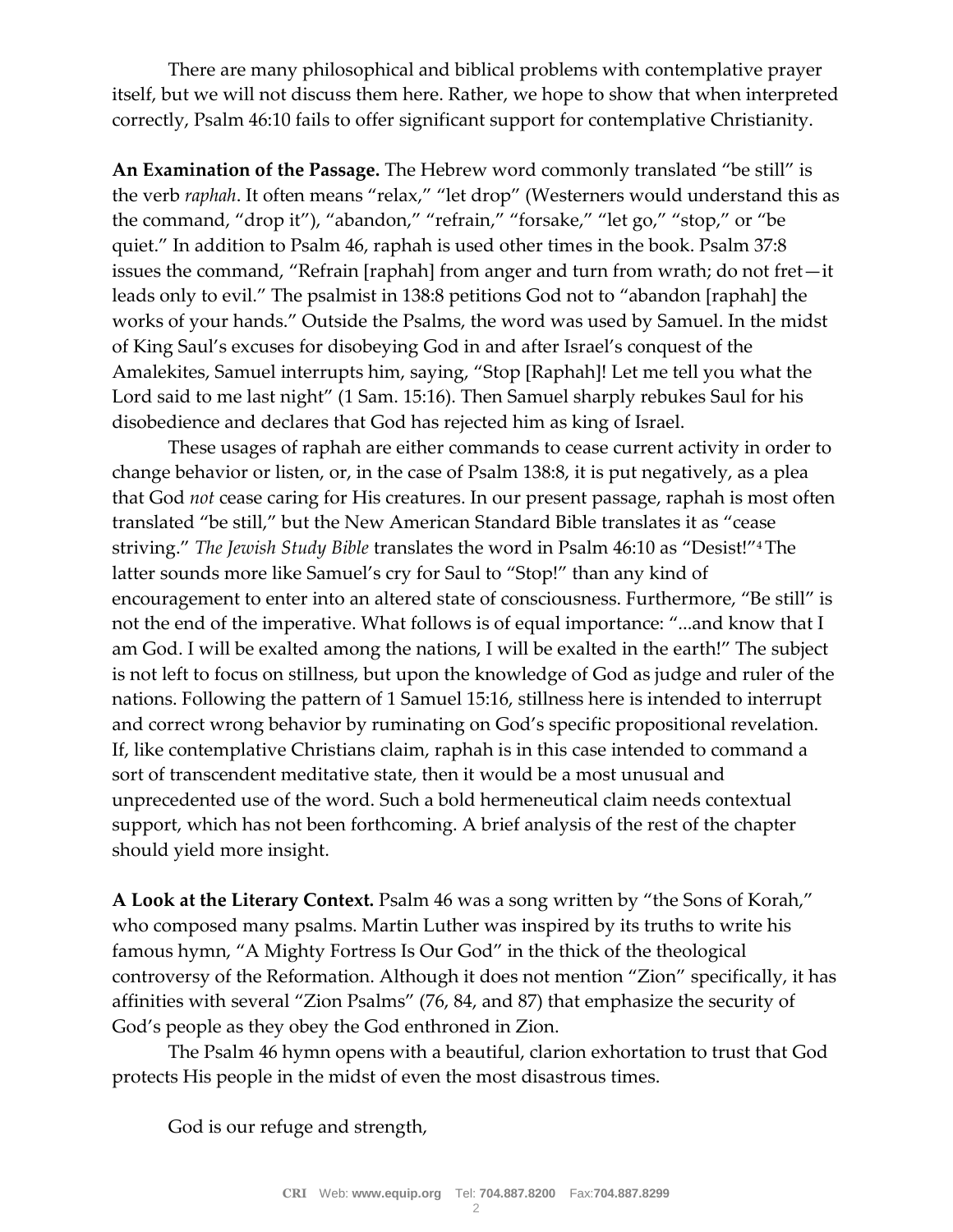an ever-present help in trouble. Therefore we will not fear, though the earth give way and the mountains fall into the heart of the sea, though its waters roar and foam and the mountains quake with their surging (vv. 1–3).

The theme of trust in God amidst catastrophe carries throughout the psalm.

There is a river whose streams make glad the city of God, the holy place where the Most High dwells. God is within her, she will not fall; God will help her at break of day Nations are in uproar, kingdoms fall; he lifts his voice, the earth melts (vv. 4-6).

In these verses, the psalmist emphasizes the sacred place where God dwells. Although Jerusalem had no river running through it, the symbolism harks back to the river in Eden and forward to the life-giving river of Revelation 22:1–2 (see also Ezekiel 47). God has guaranteed that He will give life to His people and He will not be thwarted by nations in uproar. He speaks and "the earth melts." God's people are comforted by the knowable attributes of their transcendent yet immanently powerful Most High God. Thus, they call out:

The LORD Almighty is with us; the God of Jacob is our fortress (v. 7).

The faithful are not left in the dark: God Almighty is with them and is their fortress against all danger. Then they boast in the sovereignty of the Lord:

Come and see what the LORD has done, the desolations he has brought on the earth. He makes wars cease to the ends of the earth. He breaks the bow and shatters the spear; he burns the shields with fire. He says, "Be still, and know that I am God; I will be exalted among the nations, I will be exalted in the earth" (vs. 8–10)

Given God's knowable character, His sovereignty over history, and His commitment to protect His people, God says, "Be still and know that I am God." That is, shut up and recognize at the depth of your being who God is and what He can and will do. He will be "exalted among the nations" and "in the earth"!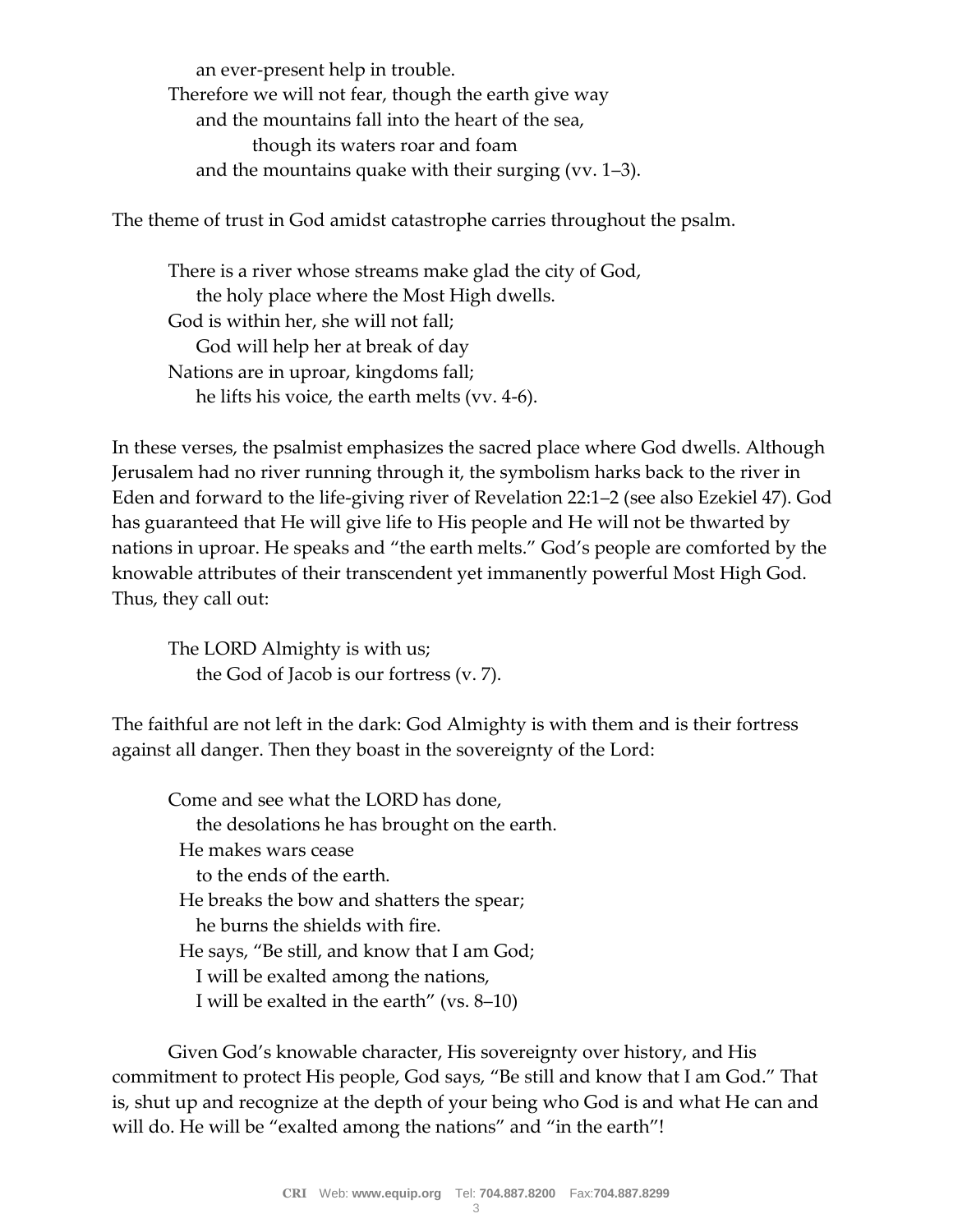The last verse simply reaffirms God's revealed character as Israel's Almighty and faithful Lord:

The LORD Almighty is with us; the God of Jacob is our fortress (v. 11).

To sum up, this entire psalm reveals several recognizable truths:

- 1. God is for His people; He is their refuge and help in time of trouble.
- 2. Neither the natural elements nor the fury of godless nations can thwart God's sovereign will and care for His people.
- 3. Therefore, God's people should stand in awe ("be still") *in the knowledge* of who God is and what He will do.
- 4. The mind is to be filled with the truth of God, not emptied of words, concepts, or logical relationships, as contemplative prayer wrongly teaches.

**Worldview Confusion.** Frequently, interpretations of Psalm 46:10 commit the exegetical fallacy that James Sire calls "worldview confusion."<sup>5</sup> This occurs when an entirely different philosophical perspective is imposed on a text irrespective of its original meaning. Worldview confusion is at work when anyone interprets "Be still and know that I am God" to advocate a state of being beyond rational and conceptual thought. This interpretation is more monistic than Christian. Monistic meditation, which teaches that all is one, encourages its followers to empty their mind of any sense of duality, individuality, and all conceptual distinctions, since this is what the ultimate reality is taken to be. There is, of course, no place for such lobotomizing in Christianity, since God makes Himself rationally known in words and deeds (John 1:1–18; 2 Tim.  $3:15-16$ .<sup>6</sup>

This psalm, and especially verse 10, is a great gift to the church. It builds our confidence and prepares us for service in God's army of truth (Eph. 6:10–19). But both the worshipper and the soldier need *knowledge* to serve the God who speaks and acts.

They must "be still" to know God's revealed attributes, but cannot fulfill God's command to know with dormant or empty minds. Let us not twist the Scriptures to our own destruction (2 Pet. 3:16). *—Sarah Geis and Douglas Groothuis*

**Sarah Geis** is a graduate of Denver Seminary's philosophy of religion degree program and an adjunct professor at Denver Seminary and Community College of Aurora.

**Douglas Groothuis** is professor of philosophy at Denver Seminary and the director of the apologetics and ethics masters program.

**NOTES**